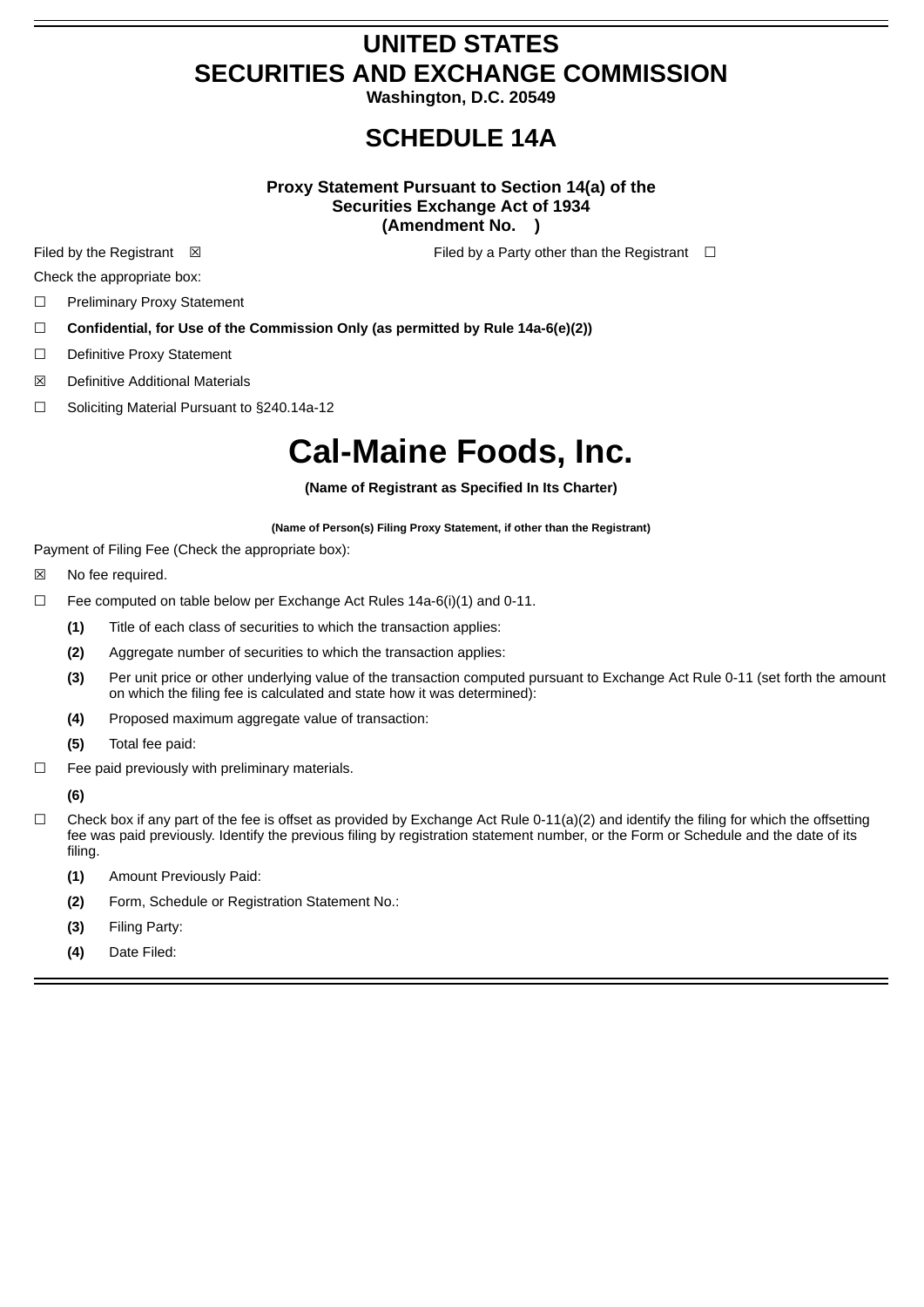# Your **Vote** Counts!

#### **CAL-MAINE FOODS, INC.**

2021 Annual Meeting Vote by September 30, 2021 11:59 PM ET. For shares held in a Plan, vote by September 28, 2021 11:59 PM ET.



CAL-MAINE FOODS, INC. 1052 HIGHLAND COLONY PARKWAY, SUITE 200 RIDGELAND, MS 39157 MAX BOWMAN

D58026-P60202

#### **You invested in CAL-MAINE FOODS, INC. and it's time to vote!**

You have the right to vote on proposals being presented at the Annual Meeting. **This is an important notice regarding the availability of proxy materials for the stockholder meeting to be held on October 1, 2021.**

#### **Get informed before you vote**

View the Notice and Proxy Statement and Annual Report on Form 10-K online at www.calmainefoods.com/investors/proxy-material/ OR you can receive a free paper or email copy of the material(s) by requesting prior to September 17, 2021. If you would like to request a copy of the material(s) for this and/or future stockholder meetings, you may (1) visit www.ProxyVote.com, (2) call 1-800-579-1639 or (3) send an email to sendmaterial@proxyvote.com. If sending an email, please include your control number (indicated below) in the subject line. Unless requested, you will not otherwise receive a paper or email copy.



\*Please check the meeting materials for any special requirements for meeting attendance. At the meeting, you will need to request a ballot to vote these shares.

I,